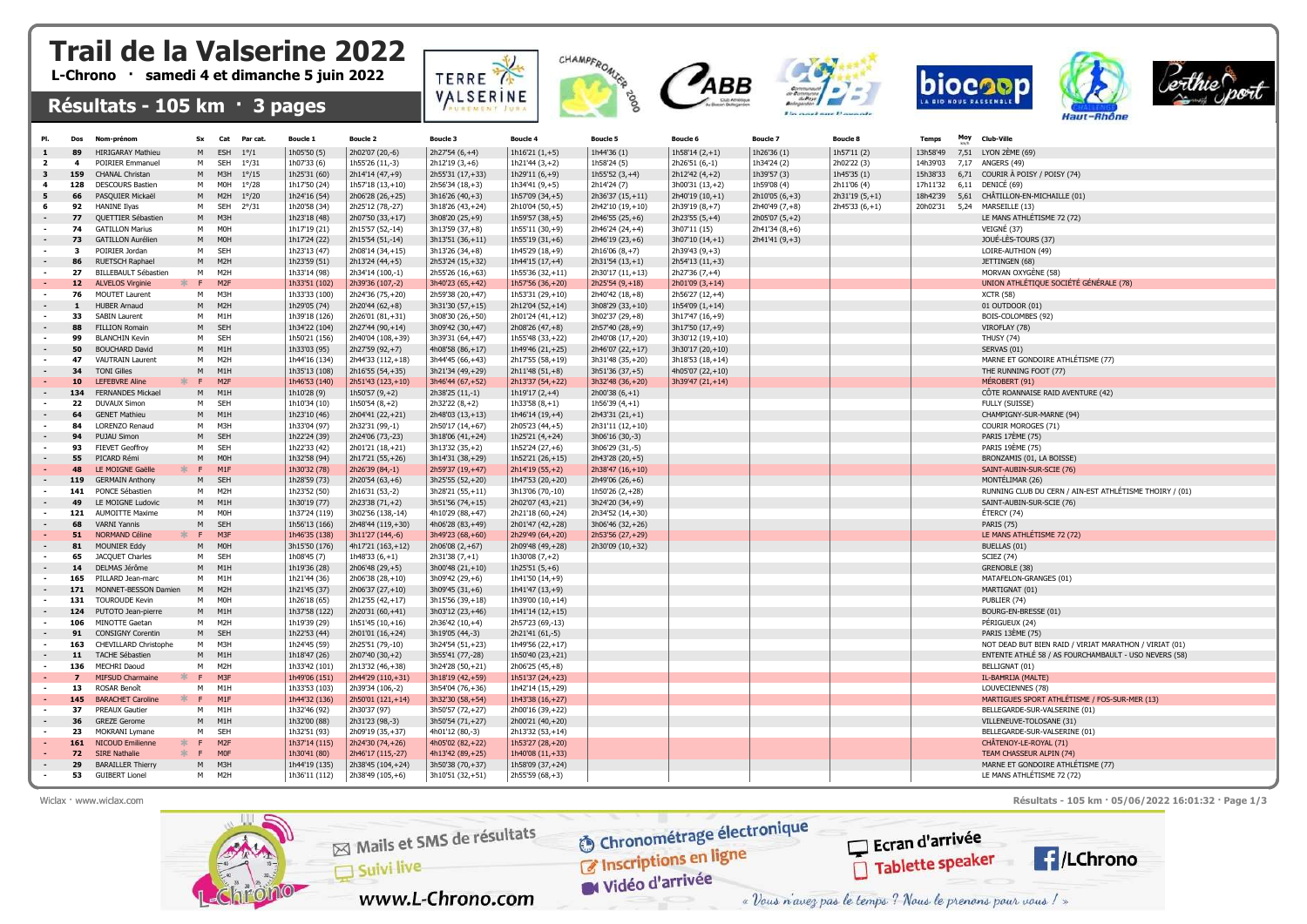| PI.                                | Dos                     | Nom-prénon                                          | <b>Sx</b>   | Cat Parcat.                        | <b>Boucle 1</b>                | <b>Boucle 2</b>                        | <b>Boucle 3</b>                      | <b>Boucle 4</b>                      | <b>Boucle 5</b> | Boucle 6 | <b>Boucle 7</b> | <b>Boucle 8</b> | Moy<br><b>Temps</b> | Club-Ville                                                             |
|------------------------------------|-------------------------|-----------------------------------------------------|-------------|------------------------------------|--------------------------------|----------------------------------------|--------------------------------------|--------------------------------------|-----------------|----------|-----------------|-----------------|---------------------|------------------------------------------------------------------------|
|                                    |                         |                                                     |             |                                    |                                |                                        |                                      |                                      |                 |          |                 |                 |                     |                                                                        |
|                                    | 42                      | DOLE Serge<br>PERRAULT Philippe                     | M<br>M      | M4 <sub>h</sub><br>M3H             | 1h48'05 (146)                  | 2h44'40 (113,+27)                      | 3h53'25 (75,+40)                     | 1h57'46 (35,+26)                     |                 |          |                 |                 |                     | TRAIL & RAID NATURE 58 (58)                                            |
|                                    | 85                      | <b>RUETSCH Delphine</b>                             | F.          | M <sub>1</sub> F                   | 1h35'12 (107)<br>1h37'59 (123) | 2h23'22 (69,+24)<br>3h02'47 (136,-12)  | 4h19'22 (94,+8)<br>3h49'48 (69,+54)  | 2h16'42 (57,+20)<br>2h08'31 (48,+24) |                 |          |                 |                 |                     | LE MANS ATHLÉTISME 72 (72)<br>JETTINGEN (68)                           |
| $\overline{\phantom{a}}$           | $\overline{\mathbf{2}}$ | <b>BROCHET Christophe</b>                           | M           | M3H                                | 1h52'08 (159)                  | 3h03'24 (139,+17)                      | 4h00'00 (79,+53)                     | 1h51'41 (25,+31)                     |                 |          |                 |                 |                     | JARZÉ VILLAGES (49)                                                    |
| $\sim$                             | 60                      | ZAPATA-SCHMIDT Monica *                             | E           | M <sub>2F</sub>                    | 1h46'49 (139)                  | 2h50'17 (122,+12)                      | 4h03'39 (81,+44)                     | 2h29'24 (63,+23)                     |                 |          |                 |                 |                     | NCS TRAILÉMAN (SUISSE)                                                 |
|                                    | 58                      | <b>CASSARD Delphine</b><br>$\frac{1}{2}$            | F.          | M <sub>2F</sub>                    | 1h50'11 (153)                  | 2h48'10 (118,+24)                      | 4h15'27 (92,+41)                     | 2h16'26 (56,+27)                     |                 |          |                 |                 |                     | LE MANS ATHLÉTISME 72 (72)                                             |
|                                    | 182                     | LE ROY Jérémie                                      | M           | <b>MOH</b>                         | 1h31'46 (86)                   | 2h27'32 (87)                           | 4h23'45 (95,+10)                     | 2h53'47 (67,+13)                     |                 |          |                 |                 |                     | SÉGNY(01)                                                              |
| $\sim$                             | 54                      | <b>LALOUE Bruno</b>                                 | M           | M7H                                | 1h53'46 (161)                  | 3h04'13 (141,+18)                      | 4h07'58 (84,+51)                     | 2h28'41 (62,+27)                     |                 |          |                 |                 |                     | LE MANS ATHLÉTISME 72 (72)                                             |
|                                    | 147                     | SAULE Jérôme                                        | M           | M <sub>2</sub> H                   | 1h54'55 (164)                  | 3h00'27 (134,+23)                      | 4h09'40 (87,+50)                     | 2h32'22 (65,+25)                     |                 |          |                 |                 |                     | SAINT-JULIEN-EN-GENEVOIS (74)                                          |
| $\sim$                             | 139                     | FILLION éric                                        | M           | M4H                                | 1h33'04 (96)                   | 2h26'27 (83,+9)                        | 4h50'37 (99,+2)                      | 2h48'32 (66,+18)                     |                 |          |                 |                 |                     | IGNY (91)                                                              |
|                                    | 125                     | <b>LIOGIER Christian</b>                            | M           | M5H                                | 1h50'34 (158)                  | 3h20'06 (149,+9)                       | 4h08'20 (85,+54)                     | 2h19'48 (59,+27)                     |                 |          |                 |                 |                     | <b>BLACK CHICKENS (01)</b>                                             |
| $\sim$                             | 101                     | <b>RICHARD Patrick</b>                              | M           | M6H                                | 1h47'58 (145)                  | 3h28'56 (153,-8)                       | 4h47'09 (98,+54)                     | 2h08'17 (46,+29)                     |                 |          |                 |                 |                     | DOMÉRAT (03)                                                           |
|                                    | 138                     | <b>BOURGEOIS Ludovic</b>                            | M           | <b>MOH</b>                         | 1h05'09 (4)                    | 1h30'59 $(2, +2)$                      | $2h03'12(1,+1)$                      |                                      |                 |          |                 |                 |                     | KINETIK (39)                                                           |
| $\sim$                             | 19                      | <b>BARRET Erwan</b>                                 | M           | <b>SEH</b>                         | 1h09'44 (8)                    | 1h39'03 $(4, +3)$                      | 2h16'16 (4,+3)                       |                                      |                 |          |                 |                 |                     | LYON 2ÈME                                                              |
| $\overline{\phantom{a}}$           | 179                     | <b>ABRY Guillaume</b>                               | M           | SEH                                | 1h02'51 (3)                    | 1h40'37 (5,-1)                         | 2h36'07 (9)                          |                                      |                 |          |                 |                 |                     | ARCHAMPS (74)                                                          |
| $\sim$                             | 143                     | CAUPHY Alain                                        | M           | M3H                                | 1h19'44 (30)                   | 2h03'46 (21,+11)                       | 2h46'23 (12,+9)                      |                                      |                 |          |                 |                 |                     | RUNNING CLUB DU CERN / SAINT-GENIS-POUILLY (01)                        |
|                                    | 186                     | DESPESEL Nicolas                                    | M           | M <sub>OH</sub>                    | 1h22'30 (41)                   | 2h46'06 (114,-60)                      | 2h24'54 (5,+86)                      |                                      |                 |          |                 |                 |                     | ARBENT (01)                                                            |
| $\sim$                             | 107                     | HÉLARY Jérôme                                       | М           | <b>MOH</b>                         | 1h27'42 (67)                   | 2h05'15 (24,+33)                       | 3h01'07 (22,+18)                     |                                      |                 |          |                 |                 |                     | SAINT-PRIEST (69)                                                      |
| $\overline{\phantom{a}}$           | 110                     | QUAISSARD Gaetan                                    | M           | SEH                                | 1h20'19 (32)                   | 2h10'23 (39,+4)                        | 3h03'54 (24,+11)                     |                                      |                 |          |                 |                 |                     | WGTN THE CREW (74)                                                     |
| $\sim$                             | 122                     | <b>CHEBANCE Nicolas</b>                             | M           | M2H                                | 1h23'27 (49)                   | 2h18'51 (57,-8)                        | 3h08'32 (27,+29)                     |                                      |                 |          |                 |                 |                     | BOURG-EN-BRESSE (01)                                                   |
| $\sim$                             | 75                      | ROULEAU Thierry                                     | M<br>M      | M3H<br>SEH                         | 1h22'41 (43)                   | 2h10'13 (38,+10)                       | 3h20'25 (46,+4)                      |                                      |                 |          |                 |                 |                     | CESSY (01)                                                             |
|                                    | 114<br>80               | SADOINE Antonin<br><b>BIABIANY James</b>            | M           | M <sub>2</sub> H                   | 1h24'15 (53)<br>1h30'47 (81)   | 2h10'09 (37,+12)<br>2h05'04 (23,+39)   | 3h26'17 (53,+7)<br>3h29'19 (56,+2)   |                                      |                 |          |                 |                 |                     | COMBLOUX (74)<br>SAINT-SULPICE (SUISSE)                                |
| ٠                                  | 155                     | <b>BROCHER Gaëlle</b><br>米                          | F.          | M4F                                | 1h30'41 (79)                   | 2h20'39 (61,+8)                        | 3h26'43 (54,+23)                     |                                      |                 |          |                 |                 |                     | CAP SEILLON / BOURG-EN-BRESSE (01)                                     |
| $\sim$                             | 153                     | <b>GEORGET Vincent</b>                              | M           | M <sub>1</sub> H                   | 1h35'45 (111)                  | 2h22'46 (68,+29)                       | 3h21'19 (48,+33)                     |                                      |                 |          |                 |                 |                     | CHÉZERY-FORENS (01)                                                    |
|                                    | 87                      | <b>NOUVELLE Manon</b><br>$\ast$                     | E           | <b>SEF</b>                         | 1h31'01 (83)                   | 2h27'52 (91,-2)                        | 3h20'58 (47,+35)                     |                                      |                 |          |                 |                 |                     | ATHLÉ SAINT-JULIEN 74 (74)                                             |
|                                    | 164                     | <b>CHANEL Patrick</b>                               | M           | M5H                                | 1h22'01 (38)                   | 2h22'05 (66,-21)                       | 3h38'29 (63,+6)                      |                                      |                 |          |                 |                 |                     | BRESSE VALLONS (01)                                                    |
| $\blacksquare$                     | 38                      | VACHON Jean-michel                                  | M           | M <sub>4H</sub>                    | 1h32'41 (91)                   | 2h18'22 (56,+21)                       | 3h33'57 (59,+16)                     |                                      |                 |          |                 |                 |                     | COUREURS SUR ROUTE CÔTE-D'OR (21)                                      |
| $\overline{\phantom{a}}$           | 154                     | BIELOKOPYTOFF Thomas                                | M           | M <sub>1</sub> H                   | 1h42'03 (128)                  | 2h37'29 (103,+18)                      | 3h12'20 (33,+54)                     |                                      |                 |          |                 |                 |                     | SILL'N RUN / LA BALME-DE-SILLINGY (74)                                 |
| $\sim$                             | 78                      | <b>GOGNA Davide</b>                                 | м           | <b>MOH</b>                         | 1h37'18 (116)                  | 2h28'07 (93,+20)                       | 3h34'53 (60,+39)                     |                                      |                 |          |                 |                 |                     | PODISTI CASTIGLIONESI (COMMUNE DE CASTIGLIONE DELLE STIVIERE, ITALIE)  |
|                                    | 83                      | <b>BRIGHENTI Daniele</b>                            | M           | <b>MOH</b>                         | 1h37'18 (117)                  | 2h28'11 (94,+20)                       | 3h34'53 (61,+39)                     |                                      |                 |          |                 |                 |                     | PODISTI CASTIGLIONESI (COMMUNE DE CASTIGLIONE DELLE STIVIERE, ITALIE)  |
|                                    | 6                       | <b>CAMILLERI Stéphanie</b><br>- 26                  | $\mathsf F$ | <b>MOF</b>                         | 1h49'09 (152)                  | 2h44'30 (111,+31)                      | 3h20'13 (45,+58)                     |                                      |                 |          |                 |                 |                     | TAS-SLIEMA (MALTE)                                                     |
|                                    | 18                      | <b>BOUFFE Jean-marc</b>                             | M           | M5H                                | 1h32'10 (90)                   | 2h23'50 (72,+12)                       | 3h59'55 (78,+12)                     |                                      |                 |          |                 |                 |                     | <b>RENTY (62)</b>                                                      |
| $\sim$                             | 69                      | ZABERN Philippe                                     | M           | M <sub>1</sub> H                   | 1h41'06 (127)                  | 2h53'50 (126,+4)                       | 3h35'25 (62,+51)                     |                                      |                 |          |                 |                 |                     | POITIERS (86)                                                          |
| $\overline{\phantom{a}}$           | 24                      | <b>ALLANO Martin</b>                                | M           | SEH                                | 1h47'12 (141)                  | 3h29'17 (154,-11)                      | 3h08'50 (28,+75)                     |                                      |                 |          |                 |                 |                     | <b>HAZEBROUCK (59</b>                                                  |
| $\sim$                             | 63                      | <b>ELRINGTON James</b>                              | M           | M <sub>2</sub> H                   | 1h37'41 (120)                  | 2h57'47 (129,-4)                       | 3h51'32 (73,+44)                     |                                      |                 |          |                 |                 |                     | GEX (01)                                                               |
|                                    | 15                      | <b>DEPARTS Mézélie</b>                              | F.          | MOF                                | 1h47'18 (143)                  | 2h53'06 (125,+9)                       | 4h18'11 (93,+44)                     |                                      |                 |          |                 |                 |                     | <b>GRENOBLE (38</b>                                                    |
|                                    | 59<br>43                | $\ast$<br><b>BROTTES Stéphanie</b><br>$\frac{1}{2}$ | F.          | M <sub>2F</sub><br>M <sub>4F</sub> | 1h48'36 (148)                  | 3h04'31 (142,+9)                       | 4h13'46 (90,+46)                     |                                      |                 |          |                 |                 |                     | NCS TRAILÉMAN (74                                                      |
| $\overline{\phantom{a}}$<br>$\sim$ | 21                      | LAFFERMA Elisabeth<br>VIAUX Jacques                 | F.<br>M     | M3H                                | 1h48'54 (149)                  | 3h04'10 (140,+11)                      | 4h13'51 (91,+44)                     |                                      |                 |          |                 |                 |                     | NCS TRAILÉMAN (SUISSE)<br>BEAUCOUZÉ (49)                               |
|                                    | 111                     | <b>DAMBONVILLE Patrick</b>                          | M           | M6H                                | 1h48'58 (150)<br>1h44'05 (133) | 3h06'18 (143,+10)<br>3h31'07 (155,-17) | 4h27'21 (96,+44)<br>4h27'36 (97,+52) |                                      |                 |          |                 |                 |                     | RANDO TRAIL TREPT (38)                                                 |
| $\sim$                             | 174                     | PELISSON Vincent                                    | M           | SEH                                | 1h01'44 (1)                    | 1h26'32 (1)                            |                                      |                                      |                 |          |                 |                 |                     | TEAM MAC SPORT / PLATEAU D'HAUTEVILLE (01)                             |
|                                    | 105                     | MANSIAT Teddy                                       | M           | M <sub>1</sub> H                   | 1h02'39 (2)                    | $1h35'19(3,-1)$                        |                                      |                                      |                 |          |                 |                 |                     | 2EP ENTRAÎNEMENT EQUILIBRE PLAISIR ET PERFORMANCE (71)                 |
| $\sim$                             | 130                     | <b>BROYER Nicolas</b>                               | м           | <b>MOH</b>                         | 1h14'29 (15)                   | 1h50'28 (7,+5)                         |                                      |                                      |                 |          |                 |                 |                     | VIRIAT MARATHON (01)                                                   |
| $\sim$                             | 100                     | PASQUIER Guilhem                                    | M           | SEH                                | 1h11'46 (11)                   | 1h56'21 (12,-1)                        |                                      |                                      |                 |          |                 |                 |                     | <b>BOURG-EN-BRESSE</b>                                                 |
|                                    | 170                     | MARGUERITTE Florence *                              | F.          | M1F                                | 1h20'14 (31)                   | $1h57'59(14,+16)$                      |                                      |                                      |                 |          |                 |                 |                     | GRAND FOND BRESSAN / RAMASSE (01)                                      |
|                                    | 177                     | <b>SECRET Michael</b>                               | M           | M <sub>1</sub> H                   | 1h17'04 (18)                   | 2h01'11 (17,+2)                        |                                      |                                      |                 |          |                 |                 |                     | AMBÉRIEU MARATHON / SAINT-MAURICE-DE-RÉMENS (01)                       |
|                                    | 157                     | CASIRAGHI Raffaella                                 | F           | M <sub>1</sub> F                   | 1h16'59 (17)                   | 2h01'57 (19)                           |                                      |                                      |                 |          |                 |                 |                     | VAL-REVERMONT (01)                                                     |
| $\overline{\phantom{a}}$           | 118                     | <b>MACHEREY Mathieu</b>                             | M           | <b>MOH</b>                         | 1h17'25 (23)                   | 2h05'49 (25,+5)                        |                                      |                                      |                 |          |                 |                 |                     | TEAM NEW HORIZON (01)                                                  |
| $\sim$                             | 123                     | <b>RAFFIN Thierry</b>                               | М           | M2H                                | 1h16'55 (16)                   | 2h07'48 (32,-6)                        |                                      |                                      |                 |          |                 |                 |                     | VIRIAT MARATHON (01)                                                   |
|                                    | 133                     | SAVINEL Jean-michel                                 | M           | M1H                                | 1h31'01 (82)                   | 1h59'44 (15,+52)                       |                                      |                                      |                 |          |                 |                 |                     | RUNNING CLUB MABLY (42)                                                |
| $\blacksquare$                     | 70                      | <b>IWANON Boris</b>                                 | M           | M1H                                | 1h18'40 (25)                   | 2h15'18 (50,-12)                       |                                      |                                      |                 |          |                 |                 |                     | ANDILLY (74)                                                           |
|                                    | 189                     | SABATIER Thibaud                                    | M           | SEH                                | 1h26'13 (63)                   | 2h07'46 (31,+25)                       |                                      |                                      |                 |          |                 |                 |                     | LYON $3$ <sub>E</sub> ME (69)                                          |
| $\sim$                             | 96                      | VERNE Gérald                                        | м           | M <sub>2</sub> H                   | 1h21'03 (35)                   | 2h13'10 (43,-4)                        |                                      |                                      |                 |          |                 |                 |                     | LA FOULÉE COLIGNOISE (01)                                              |
| $\sim$                             | 187<br>169              | <b>FRICK Gérald</b><br>坐<br><b>LAY Amandine</b>     | M<br>E      | M3H<br><b>SEF</b>                  | 1h24'42 (58)                   | 2h09'33 (36,+18)                       |                                      |                                      |                 |          |                 |                 |                     | VIRIAT MARATHON / AMBÉRIEU MARATHON / VIRIAT (01)                      |
|                                    | 167                     | VITRY Julien                                        | M           | <b>MOH</b>                         | 1h25'38 (61)<br>1h17'14 (19)   | 2h11'01 (41,+18)<br>2h19'34 (59,-25)   |                                      |                                      |                 |          |                 |                 |                     | GRAND FOND BRESSAN / BOHAS-MEYRIAT-RIGNAT (01)<br>FERNEY-VOLTAIRE (01) |
| $\sim$                             | 176                     | MUTIN Christophe                                    | M           | M2H                                | 1h26'04 (62)                   | 2h10'52 (40,+17)                       |                                      |                                      |                 |          |                 |                 |                     | SAINT-GENIS-POUILLY (01)                                               |
| $\overline{\phantom{a}}$           | 16                      | SAVINEL Guillaume                                   | M           | MOH                                | 1h13'16 (12)                   | 2h24'57 (77,-35)                       |                                      |                                      |                 |          |                 |                 |                     | MENTHIÈRES (01)                                                        |
| $\sim$                             | 112                     | LE CORRE Gael                                       | м           | <b>MOH</b>                         | 1h24'19 (56)                   | 2h14'57 (49,+7)                        |                                      |                                      |                 |          |                 |                 |                     | COMBLOUX (74)                                                          |
|                                    | 151                     | <b>MARTIN Grégory</b>                               | M           | M <sub>OH</sub>                    | 1h24'23 (57)                   | 2h14'56 (48,+7)                        |                                      |                                      |                 |          |                 |                 |                     | CORDON (74)                                                            |
|                                    | 168                     | MAZILLER Frédéric                                   | M           | M <sub>2</sub> H                   | 1h13'47 (13)                   | 2h27'38 (88,-40)                       |                                      |                                      |                 |          |                 |                 |                     | GRAND FOND BRESSAN - LES 3 DE CARNOT / BOURG-EN-BRESSE (01)            |
|                                    | 148                     | NARJOUX Brice                                       | M           | <b>MOH</b>                         | 1h28'05 (68)                   | 2h13'27 (45,+14)                       |                                      |                                      |                 |          |                 |                 |                     | @OBJECTIF100 / OYONNAX (01)                                            |
| $\sim$                             | 166                     | THEVENET Jean-marg                                  | м           | M5H                                | 1h14'04 (14)                   | 2h27'42 (89,-41)                       |                                      |                                      |                 |          |                 |                 |                     | CAP SEILLON / PÉRONNAS (01)                                            |
| $\sim$                             | 173                     | <b>DEDENIS Ludovic</b>                              | M           | M <sub>1</sub> H                   | 1h17'18 (20)                   | 2h25'54 (80,-38)                       |                                      |                                      |                 |          |                 |                 |                     | SAINTE-FOY-LÈS-LYON (69)                                               |
|                                    | 160                     | <b>MOINDROT Marine</b><br>士                         | F.          | SFF                                | 1h26'14 (64)                   | 2h19'20 (58,+4)                        |                                      |                                      |                 |          |                 |                 |                     | VILLEURBANNE (69)                                                      |

Wiclax · www.wiclax.com **Résultats - 105 km · 05/06/2022 16:01:33 · Page 2/3**